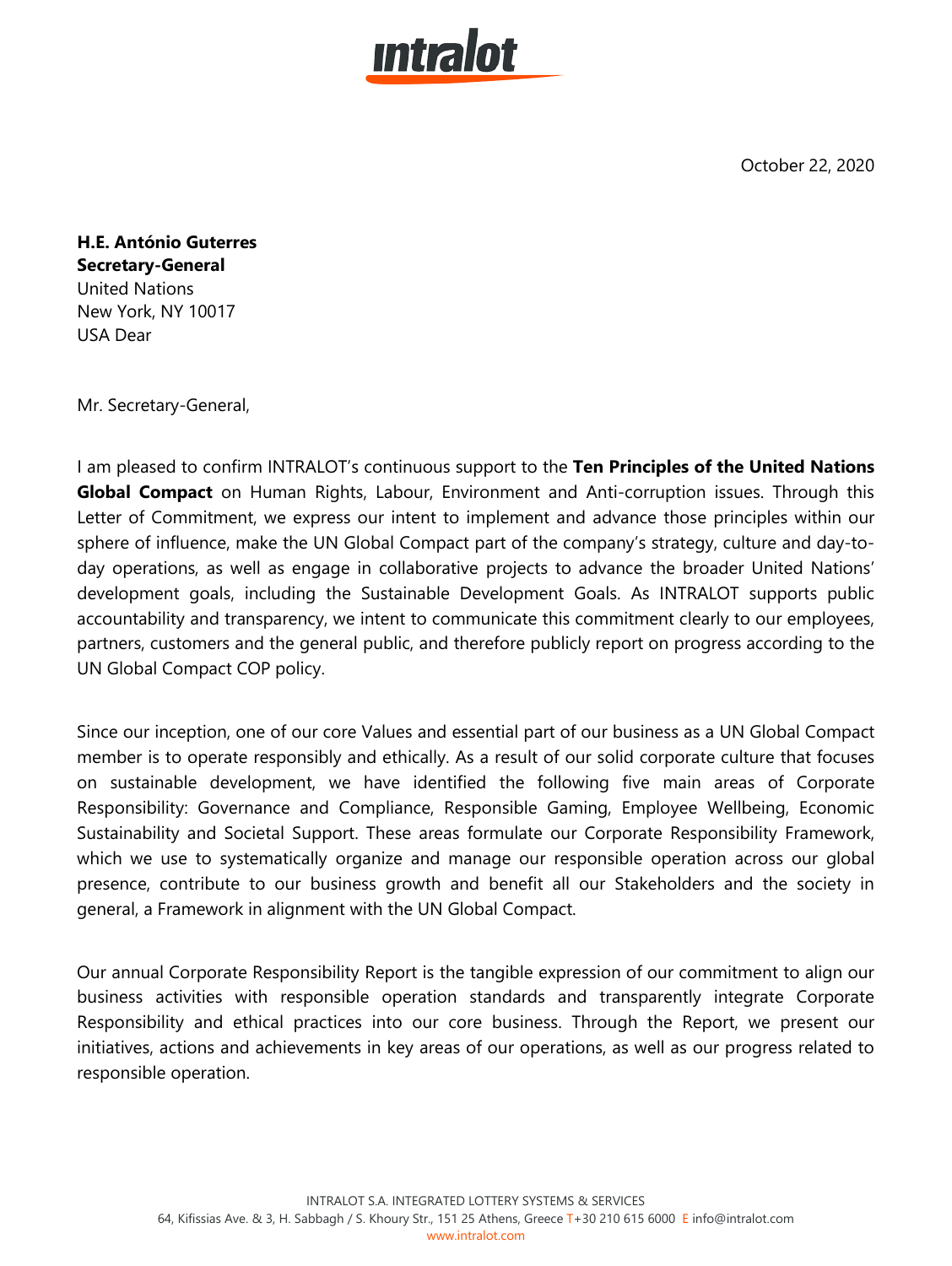

Indicating an important milestone of our long-term business ethics and compliance practices, INTRALOT was one of the first gaming companies certified according to ISO 37001:2016 for its Anti-Bribery management system covering the entire company, which demonstrates our commitment to transparency, integrity and compliance, in order to address any ethical concerns relevant with our industry. Moreover, INTRALOT has renewed its WLA Responsible Gaming Framework Certification, which recognizes our company's commitment to develop technologies and deploy operational practices in accordance with the industry's most stringent Responsible Gaming standards.

INTRALOT will persistently continue its efforts to further incorporate Corporate Responsibility into its business activities and daily operations to achieve sustainable growth and looks forward to an ongoing collaboration with the UN Global Compact towards supporting its Ten Principles and Sustainable Development Goals in the upcoming years.

Sincerely yours,

**SAFFE** 

**Dr. Chris Dimitriadis Group CEO**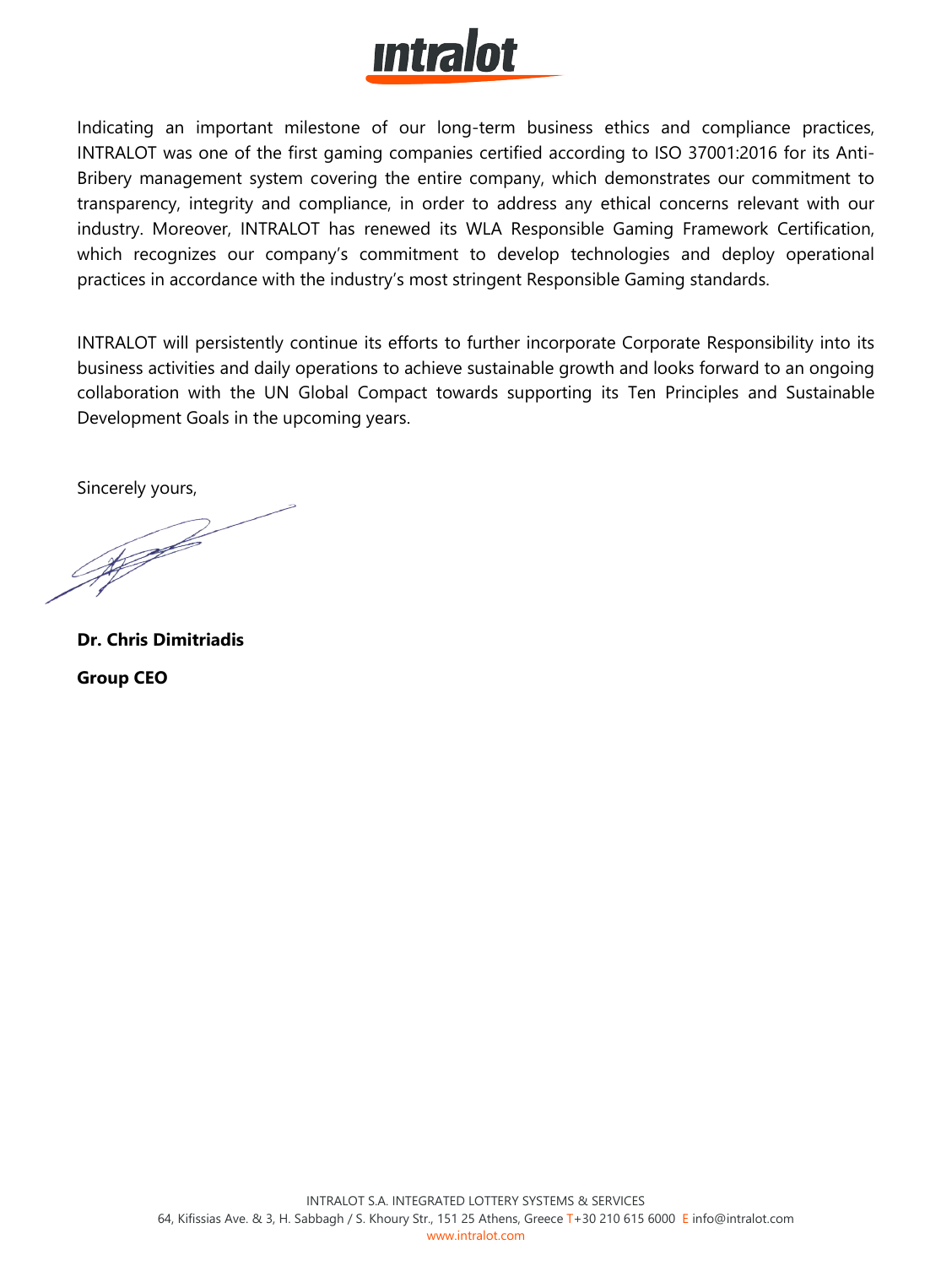

February 18th, 2013

H.E. Ban Ki-moon Secretary-General **United Nations** New York, NY 10017 **USA** 

Re: INTRALOT Sustainability Report 2011

Honourable Secretary General Ban Ki-moon,

I am pleased to confirm that INTRALOT supports the ten principles of the Global Compact in respect to human rights, labour rights, the protection of the environment and anticorruption. With this letter, we submit our first Communication on Progress and express our commitment to support and advance these principles within our sphere of influence near relevant stakeholders.

In the past years we have built our organizational measurement and reporting structures and are now ready to accommodate the methodology requirements of the Global Reporting Initiative.

We have made progress toward the integration of the principles of the Global Compact into the strategy, culture and day-to-day operations of our company and intend to deepen our commitment and to promote these principles near our employees, partners, customers and other relevant stakeholders. We support social accountability and transparency and vow to report on progress made in a regular and effective manner.

**Sincerely Yours,** 

**Constantinos Antonopoulos CEO** 

Encl. (1): INTRALOT Sustainability Report 2011